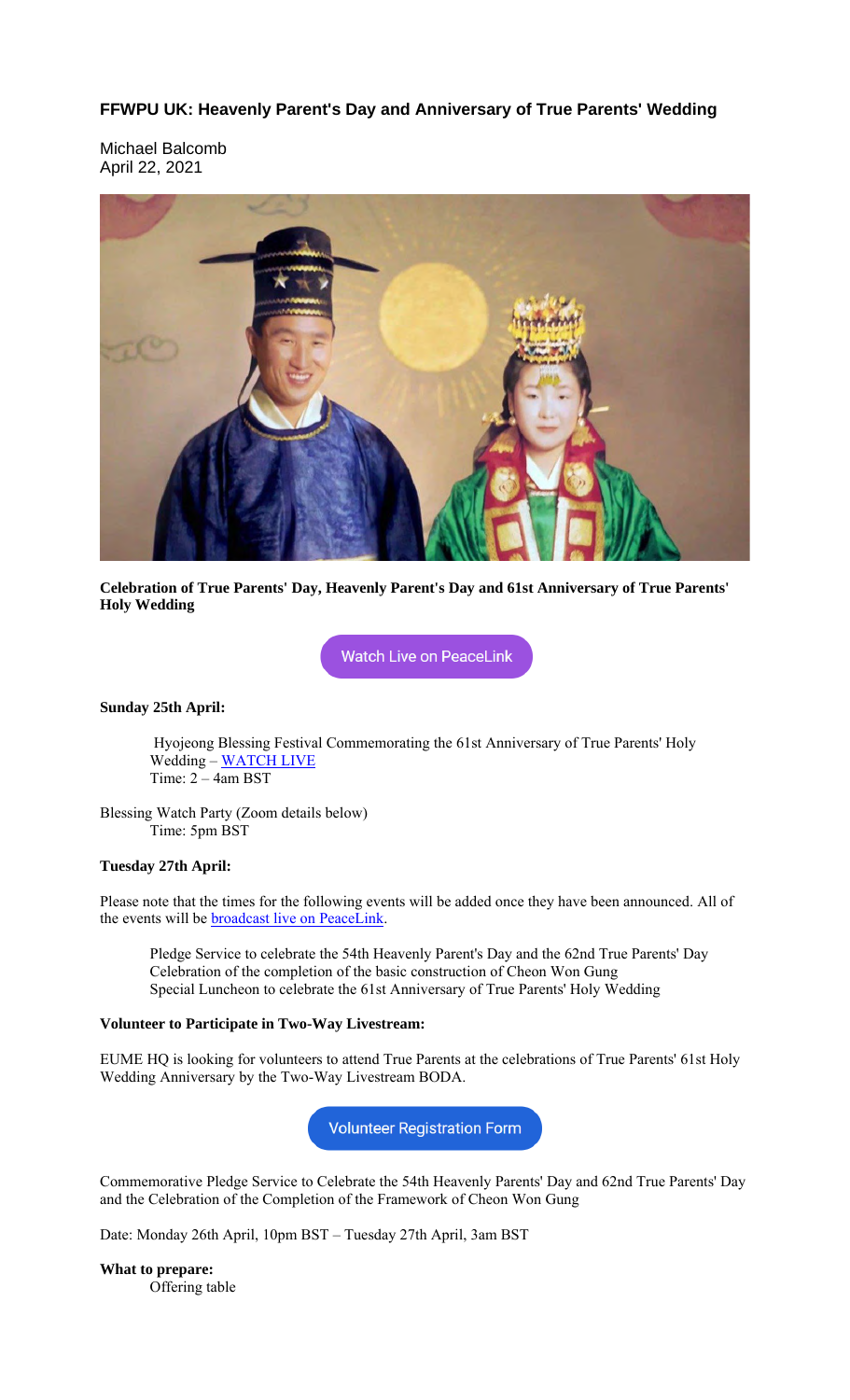Flowers to offer during the ceremony To join preferable as a couple To be officially dressed To be visible throughout the whole event To prepare a well-lighted room with a clear background

You will be informed about the time and details of the rehearsal on 26th April.

#### **Blessing Watch Party:**

Watch the highlights of the Blessing on Zoom this Sunday evening (25th April) from 5pm BST:



#### **Gratitude Donation:**

Thank you to all those who have already offered your gratitude donation. If you haven't had a chance to send yours yet, here are the details again:

Individual: £90 Family: £155

Please send your donation to the FFWPU UK bank account by Friday 30th April using the payment reference below.

#### FFWPU-UK HQ Bank Details:

Account Name: Family Federation for World Peace and Unification Account Number: 39573067 Sort Code: 23-05-80

IMPORTANT: In order to identify your payment correctly, please use the following payment reference when making online payments:

TPD – [Initial] – [First 5 Letters of Surname] eg. TPD-T-SWEEN